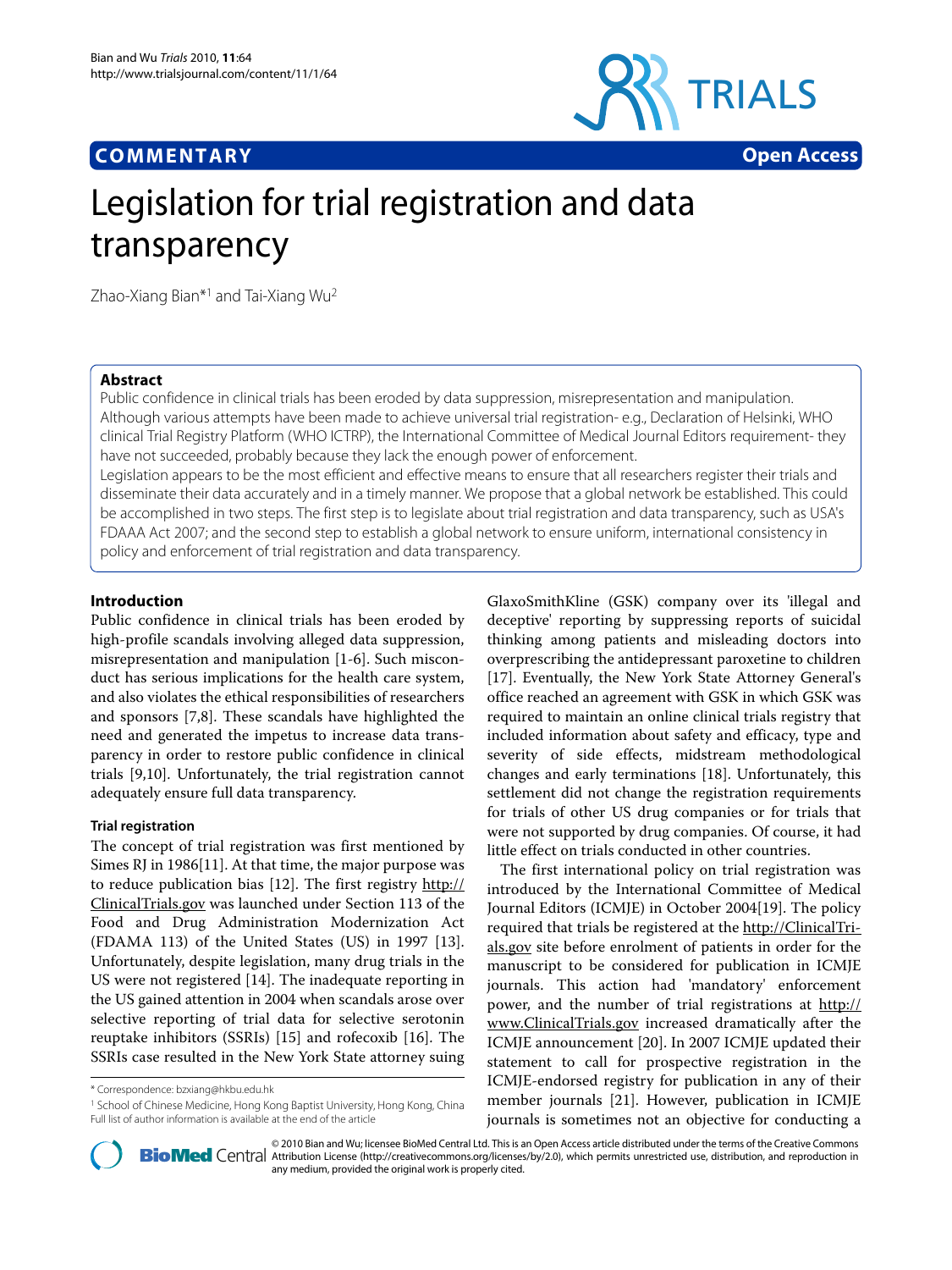clinical trial, therefore the policy has limited power to secure universal trial registration.

In the Ministerial Summit on Health Research that took place in Mexico City, Mexico, in November 2004, the World Health Organization (WHO) called for members to *"establish a voluntary platform to link clinical trials registers in order to ensure a single point of access and the unambiguous identification of trials with a view to enhancing access to information by patients, families, patient groups and others"*. Currently, the WHO ICTRP, established in August 2005, is composed of Primary Registries (currently 10) and Partner Registries; and it provides an international platform that enables researchers, health practitioners, consumers, journal editors and reporters to search more easily and quickly for information on clinical trials [\[22](#page-3-7)]. But WHO ICTRP is still a voluntary system, relying on the consciences of researchers for compliance, as it says, 'The registration of all interventional trails is a scientific, ethical and moral responsibility.'

The Ottawa Statement, which was published in 2005, required that registration and early public release of accurate information about all trials are necessary to fulfill ethical obligations to participants; and all trial results should be registered and made publicly available, along with sufficient protocol information to enable critical assessment of their validity[[23](#page-3-8)]. However, the Statement only recognizes that trial registration is an ethical obligation. Unfortunately, previous scandals clearly demonstrate that ethical power alone is not enough to persuade all trial researchers to register their trials.

In 2008, the World Medical Association announced in the revised Declaration of Helsinki that "*Every clinical trial must be registered in a publicly accessible database before recruitment of the first subject"* [\[24\]](#page-3-9). In this way the World Medical Association has unequivocally established its position that public registration of clinical trials is necessary. If the ethics committees, at every research institution in every country, would strictly follow the Declaration, it would represent a necessary but not sufficient condition toward securing universal trial registration. One big problem is that not all trials pass through a strict ethics committee approval process [[25](#page-3-10)], and also it is pending question whether Declaration of Helsinki could be completely followed by the ethics committee.

In summary, the current requirement about trial registration, majorly from ethical aspects and publication purpose, does not have the universal power to make sure all trials registered.

# **Data transparency**

The purpose of trial registration is to make sure all data about a trial is available generally to the public and specifically to health care professionals. It is an original motiva-

tion behind the trial registration, especially the 2004 call for a central registry. But trial registration itself does not automatically ensure data transparency. Even if a trial registration requirement is implemented successfully in each country in the world, it still cannot secure data transparency. The reason is that registration requires only minimal information; generally it simply establishes there is a trial currently underway or about to start somewhere in this world. After registration, trial investigators should update their entries, especially releasing the trial results in an accurate and timely manner. But recently studies showed that trial registration does not ensure the timely availability of accurate trial results [\[26\]](#page-3-11). In the study, 57 endometriosis-related clinical trials registered at ClinicalTrials.gov were found, with 25 listed as completed, and 2 as suspended; leaving 30 unaccounted. Among 57 trials, there are 15 completed phase II/III trials, yet only three of the 15 trials (20%) had published their results. The remaining 12 (80%) studies so far have not published their findings even though some of these trials were completed as long as seven years. Clearly, trial registration requirements do not result in data transparency automatically. A full requirement for trail registration should let the trialists i) to register a trial before starting the patient recruitment, ii) to update the modification of trial protocol if any, and iii) to disseminate the trial results accurately and in a time manner. Therefore, trial registration should have a package of requirements from the start to the end, thus to make the public have possibility to know the whole profile of a trial.

#### **Legislation**

Recent past years have witnessed the ineffectiveness of voluntary, partly-mandatory, and ethical requirements for trial registration. Such requirements cannot ensure that all trials are registered and that data are transparently reported. The major reason is that these requirements are lack of enough enforcement for trialists. Only a mandatory system can effectively ensure global trial registration and data transparency. The best mandatory system is legislation. Only legislation has universal power to ensure that all trial researchers register their trials and disseminate their data timely and concisely. The agreement between the New York State Attorney General' office and GSK company about trial is a good example.

After the SSRIs scandals, the US Congress enacted the Food and Drug Administration (FDA) Amendments Act of 2007 (FDAAA) in 2007, which mandates public registration and disclosure of results of 'applicable' clinical trials of drugs, biologics and devices on [http://](http://www.Clinicaltrials.gov) [www.Clinicaltrials.gov\[](http://www.Clinicaltrials.gov)[27\]](#page-3-12). Starting from December 2007, results disclosure occurred in three stages initially with links to information from the FDA and NIH about FDA-approved products as well as Medline citations. A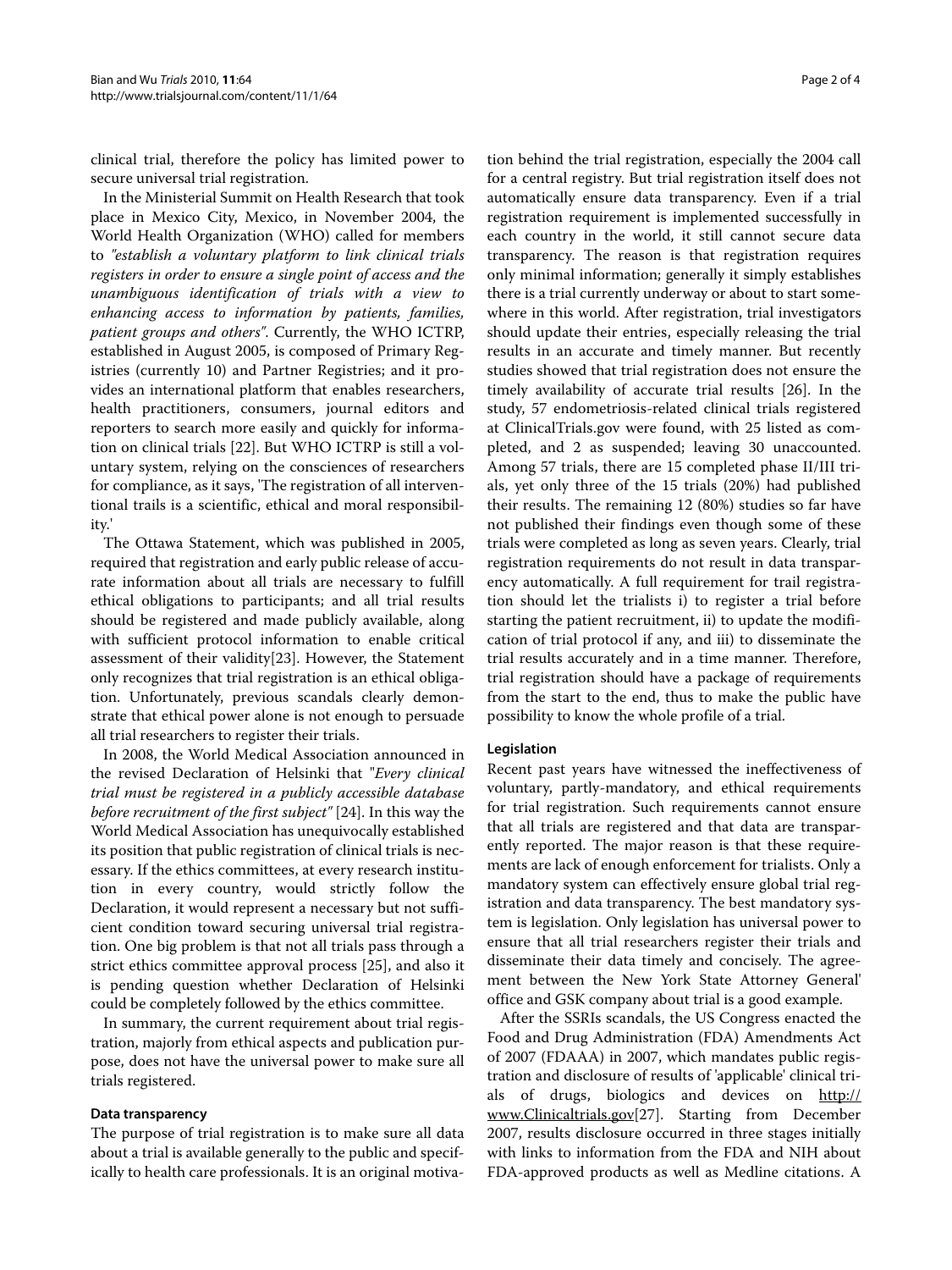Basic Results Database appeared in September 2008, and an Expanded Results Database will appear in 2010. The Act FDAAA 2007 requires that all results for trials of FDA-approved products must be posted within 12 months of trial completion. These requirements targeted "applicable" trials of drugs and devices subject to FDA regulation, but excluded Phase I drug trials and device feasibility studies. This new law requires researchers not only register trials but also put results into the database on time. Clearly, the Act has the power to require researchers in the US to register their trials. But limitations exist in that not all FDA-approved drug trials need to be registered. Also, this requirement may have an effect on publication bias [\[28\]](#page-3-13). Some nations such as India, not just USA, have made great efforts to legislate, thus to make sure all trials be registered [\[29](#page-3-14)]. We hope to see more and more nations take necessary actions for this purpose.

# **Global network**

Legislation for the trial registration in a few countries is not enough and a global network for the trial registration should be established. First, each country that has the ability to conduct clinical trials should have such legislation. It is conceivable that if one country requires trial registration and data transparency, while another country does not, then there is a possibility that many, if not most, clinical trials may shift to that country. Second, in order to have a universal mandatory system for trial registration and data transparency, based on the requirements from WHO ICTRP, ICMJE, and the Declaration of Helsinki, a network involving all countries should be established to ensure uniform, international consistency in policy and enforcement of trial registration and data transparency.

This network could be established in regional basis, and a global network could be based on these regional networks. It should be emphasized that local effort from one country to a region is the basis for the global network. In this process, WHO may form an international advisory committee to provide consultation for each country and to help them to meet this aim. Further, this advisory committee can be charged with the responsibility of monitoring the implementation of such legislation through different approaches, such as publishing white paper of trial registration annually, etc.

When this global network is available, all trials could be traced and data could be searched, thus ensuring that the data are fully transparent to the public.

# **Conclusion**

Existing efforts for trial registration and data transparency are not enough. They cannot compel all trial investigators to register their trials, and disseminate their trial results in an accurate and timely manner. Each country

should legislate to develop a mandatory system, and a network involving all countries should be established, thus ensuring data transparency to restore the public confidence in the clinical trial. This system would best serve the interests of the public, the research community, and patients who are, ultimately, ourselves.

#### **Competing interests**

The authors declare that they have no competing interests.

#### **Authors' contributions**

ZXB initiated and prepared the manuscript. TXW revised and added some valuable points into it. All authors read and approved the final manuscript.

#### **Acknowledgements**

We wish to thank Dr. An-Wen Chan from University of Toronto for his critical comments for this manuscript.

#### **Author Details**

1School of Chinese Medicine, Hong Kong Baptist University, Hong Kong, China and 2Department of Clinical Epidemiology, Chinese Evidence-based Medicine Center, West China Hospital, Sichuan University, Chengdu 610041, Sichuan Province, China

Received: 24 November 2009 Accepted: 26 May 2010 Published: 26 May 2010

#### **References**

- <span id="page-2-0"></span>1. Whittington CJ, Kendall T, Fonagy P, Cottrell D, Cotgrove A, Boddington E: Selective serotonin reuptake inhibitors in childhood depression: systematic review of published versus unpublished data**.** Lancet 2004, 363:1341-1345.
- 2. Hrachovec JB, Mora M: Reporting of 6-month vs 12-month data in a clinical trial of celecoxib**.** JAMA 2001, 286:2398-2400.
- 3. Chan AW, Hrobjartsson A, Haahr MT, Gotzsche PC, Altman DG: Empirical evidence for selective reporting of outcomes in randomized trials: Comparison of protocols to published articles**.** JAMA 2004, 291:2457-2465.
- 4. Chan AW, Krlez№-Jeric' K, Schmid I, Altman DG: Outcome reporting bias in randomized trials funded by the Canadian Institutes of Health Research**.** CMAJ 2004, 171:735-740.
- 5. Chan AW, Altman DG: Identifying outcome reporting bias in randomized trials on PubMed: review of publications and survey of authors**.** BMJ 2005, 330:753-756.
- <span id="page-2-1"></span>6. Abaid LN, Grimes DA, Schulz KF: Reducing publication bias of prospective clinical trials through trial registration**.** Contraception 2007, 76(5):339-341.
- <span id="page-2-2"></span>7. Dwan K, Altman DG, Arnaiz JA, Bloom J, Chan AW, Cronin E, Decullier E, Easterbrook PJ, Von Elm E, Gamble C, Ghersi D, Ioannidis JP, Simes J, Williamson PR: Systematic review of the empirical evidence of study publication bias and outcome reporting bias**.** PLoS ONE 2008, 3:e3081.
- <span id="page-2-3"></span>8. McHenry LB, Jureidini JN: Industry-sponsored ghostwriting in clinical trial reporting: A case study**.** Account Res 2008, 15:152-167.
- <span id="page-2-4"></span>9. De Angelis C, Drazen JM, Frizelle FA, Haug C, Hoey J, Horton R, Kotzin S, Laine C, Marusic A, Overbeke AJ, Schroeder TV, Sox HC, Weyden MB Van Der: International Committee of Medical Journal Editors. Clinical trial registration: a statement from the International Committee of Medical Journal Editors**.** Lancet 2004, 364:911-912.
- <span id="page-2-5"></span>10. Antes G: Registering clinical trials is necessary for ethical, scientific and economic reasons**.** Bull World Health Organ 2004, 82:321.
- <span id="page-2-6"></span>11. Simes RJ: Publication bias: the case for an international registry of clinical trials**.** J Clin Oncol 1986, 4:1529-1541.
- <span id="page-2-7"></span>12. Dickersin K, Min YI: Publication bias: the problem that won't go away**.** Ann N Y Acad Sci 1993, 703:135-46. discussion 146-8
- <span id="page-2-8"></span>13. Drazen JM, Wood AJ: Trial registration report card**[.](http://www.ncbi.nlm.nih.gov/entrez/query.fcgi?cmd=Retrieve&db=PubMed&dopt=Abstract&list_uids=16382069)** N Engl J Med 2005, 353:2809-2811.
- <span id="page-2-9"></span>14. Manheimer E, Anderson D: Survey of public information about ongoing clinical trials funded by industry: evaluation of completeness and accessibility**.** BMJ 2002, 325:528-531.